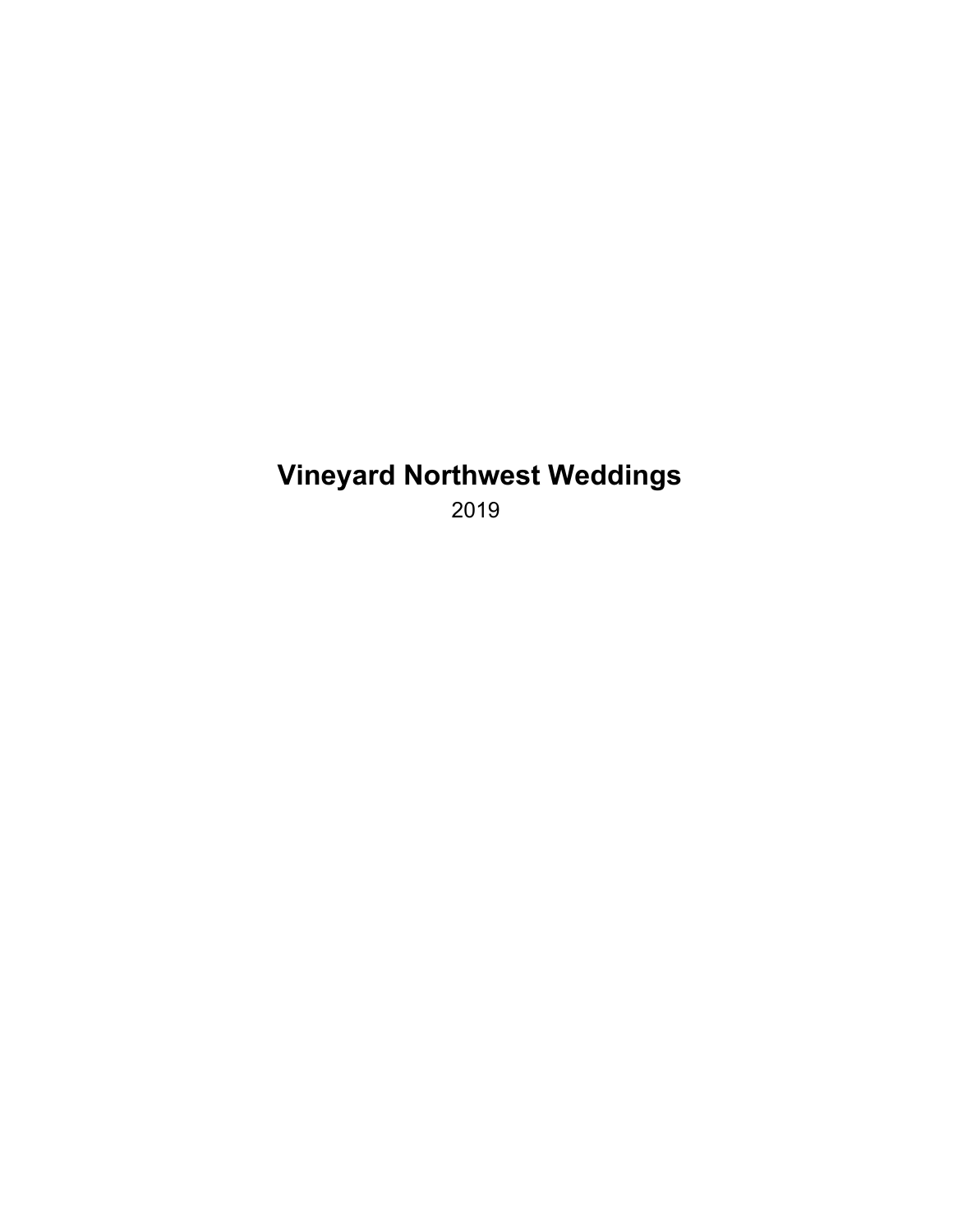Hello!

We are so excited that you want to get married at Vineyard Northwest and/or by a Vineyard Northwest marrying pastor! Getting married is a wonderful and significant step in life. We want to honor marriage and help you have a successful and lifelong marriage. Thank you for the trust you've put on us to lead you through our premarital process!

It is our pleasure to be able to assist you as you plan your wedding day! This wedding planning packet will guide us through the process of working together. Please read it carefully and turn in the General Information portion, Ceremony Request portion (pages 4-8), and Symbis Assessment payment (if applicable) to the Vineyard Northwest office. Please allow 2 weeks for your wedding request to be approved. You will be contacted by email to schedule coordinating meetings once your request is approved.

Congratulations to you both!

#### **Jennifer Cochrane**

Wedding Coordinator

Vineyard Church Northwest 9165 Round Top Road Cincinnati, Ohio 45251 jennifer@vcnw.org Phone 513.385.4888 Fax 513.385.4854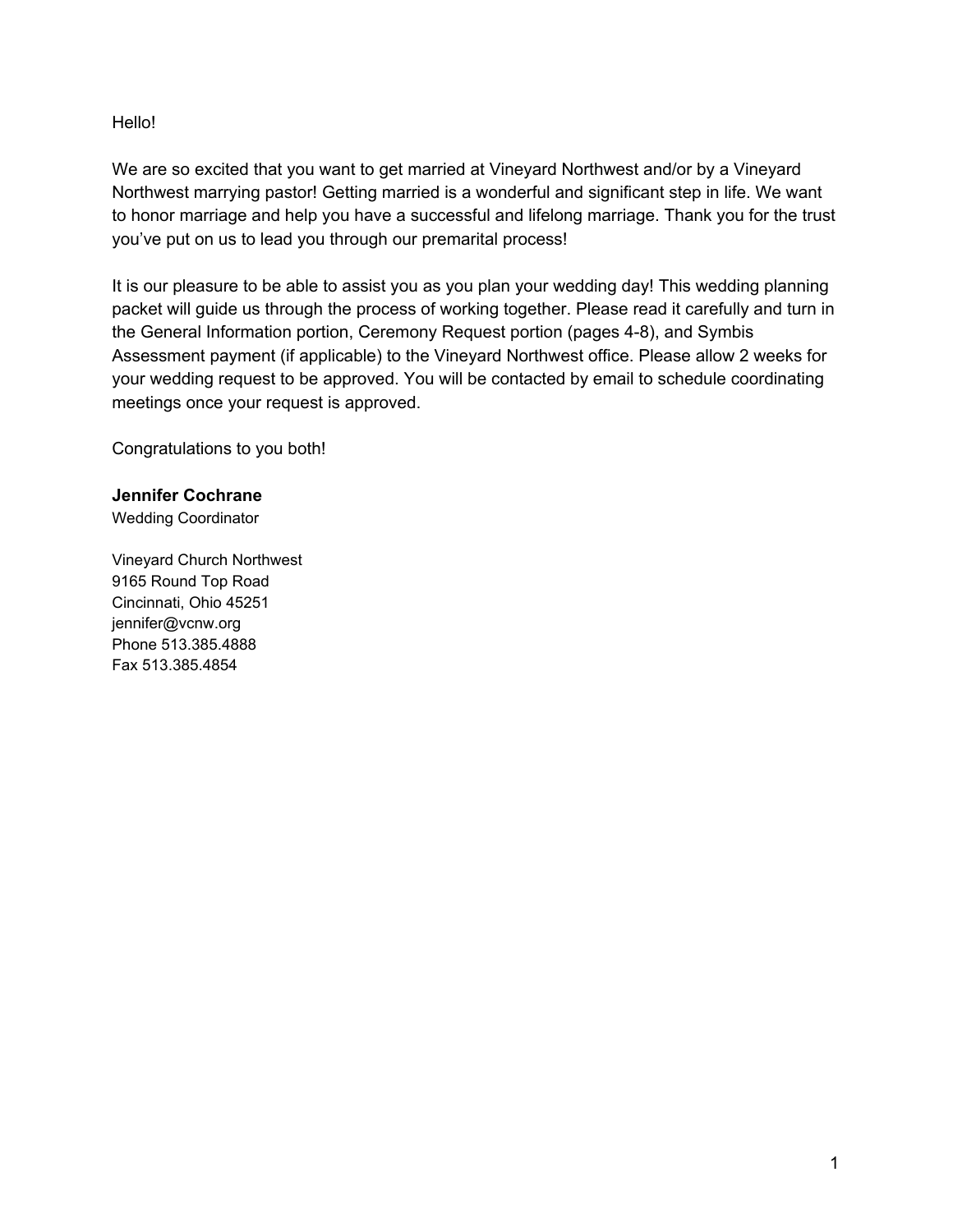# Wedding Guidelines

**This is to help you get to know our view of marriage and the process of getting married at Vineyard Northwest. Please read this portion of the packet before requesting your ceremony.**

### **The Importance of Marriage**

Our desire is to see every couple we marry have a Christ-centered, life-long and satisfying relationship that can weather the storms of life. We've developed an approach that is designed to help the couple deepen their relationship as well as identify and begin to work through potential problems prior to the wedding. We believe that good preparation before the wedding and a good support system after are keys to a happy, growing, and successful marriage.

### **What is Marriage?**

We are a Christian church committed to the values of the Bible as we read and understand them. In line with our beliefs and with the Association of Vineyard Churches, of which we are a part, we believe the Bible teaches that marriage is a covenantal union between a man (born as an "anatomical male") and a women (born as an "anatomical female").

As well, we believe that sexual intimacy is a gift from God intended to be experienced only within the marriage relationship. Couples being married at Vineyard Northwest will be counseled and expected to practice sexual abstinence prior to marriage. Sexual intimacy prior to marriage can sabotage a couple's growth in the areas of spiritual and emotional closeness. By choosing to abstain sexually, a couple can develop greater intimacy in emotional and spiritual ways; honor God by their lifestyle choice, and enjoy a freshness and purity in their sexual union on their wedding night.

### **Where Does the Church Fit In?**

We believe that a meaningful church relationship is an important factor in any successful Christian marriage. So we think it's best to first find the church that works for you as a couple, and then begin the marriage preparation process in the context of that church body. When couples with little or no previous connection to Vineyard Northwest inquire about the prospect of getting married here, we ask them to first attend weekend services at Vineyard Northwest for at least 2-3 months to see if this church is the right fit for them.

### **Weddings at the Vineyard Northwest Facility**

It's important to recognize that the primary purpose for the use of the church facility is the spiritual development of the whole church body through worship, teaching, discipleship, outreach through Sunday services and planned ministry events throughout the week. Due to the number of ministry events held at the church on an ongoing basis, we've found it necessary to limit weddings to couples that are regular attenders and/or members of Vineyard Northwest.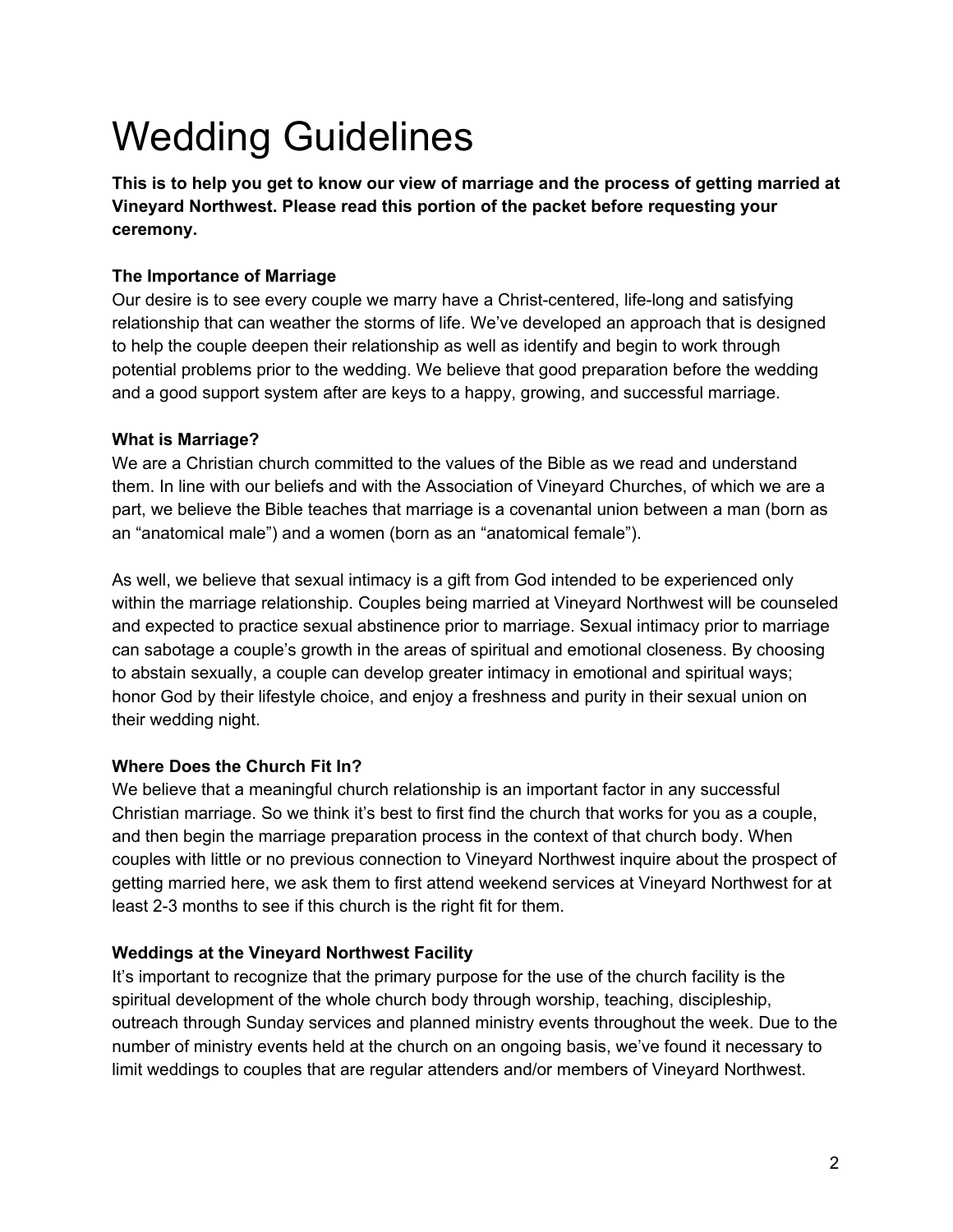# Marriage Preparation

# **Our first step for you!**

In order to prepare well for your marriage, we require that all engaged couples complete the marriage preparation offered at Vineyard Northwest before making plans and setting your wedding date. The marriage prep we offer has two parts: first, both individuals complete The SYMBIS Assessment (short for Saving Your Marriage Before It Starts), and then the couple participates in a series of discussions (3 to 5 - 60 minute sessions) of the assessment results with a trained and certified facilitator from Vineyard Northwest.

### **To get started…**

The cost of the SYMBIS Assessment is \$35.00/couple. To get started, please mail your payment to Vineyard Northwest or turn it into the church office with your General Information Sheet and Ceremony Request. Once we have received your payment, we will send the SYMBIS Assessment link to your email. Each partner will be invited to complete his or her assessment online. Once you have both completed the assessment online, you will be asked by email to schedule the meetings with the facilitator.

If you have already completed another marriage preparation course, great! Please provide a copy of the completion certificate so that we are aware.

*Please keep this portion of the packet for your information.*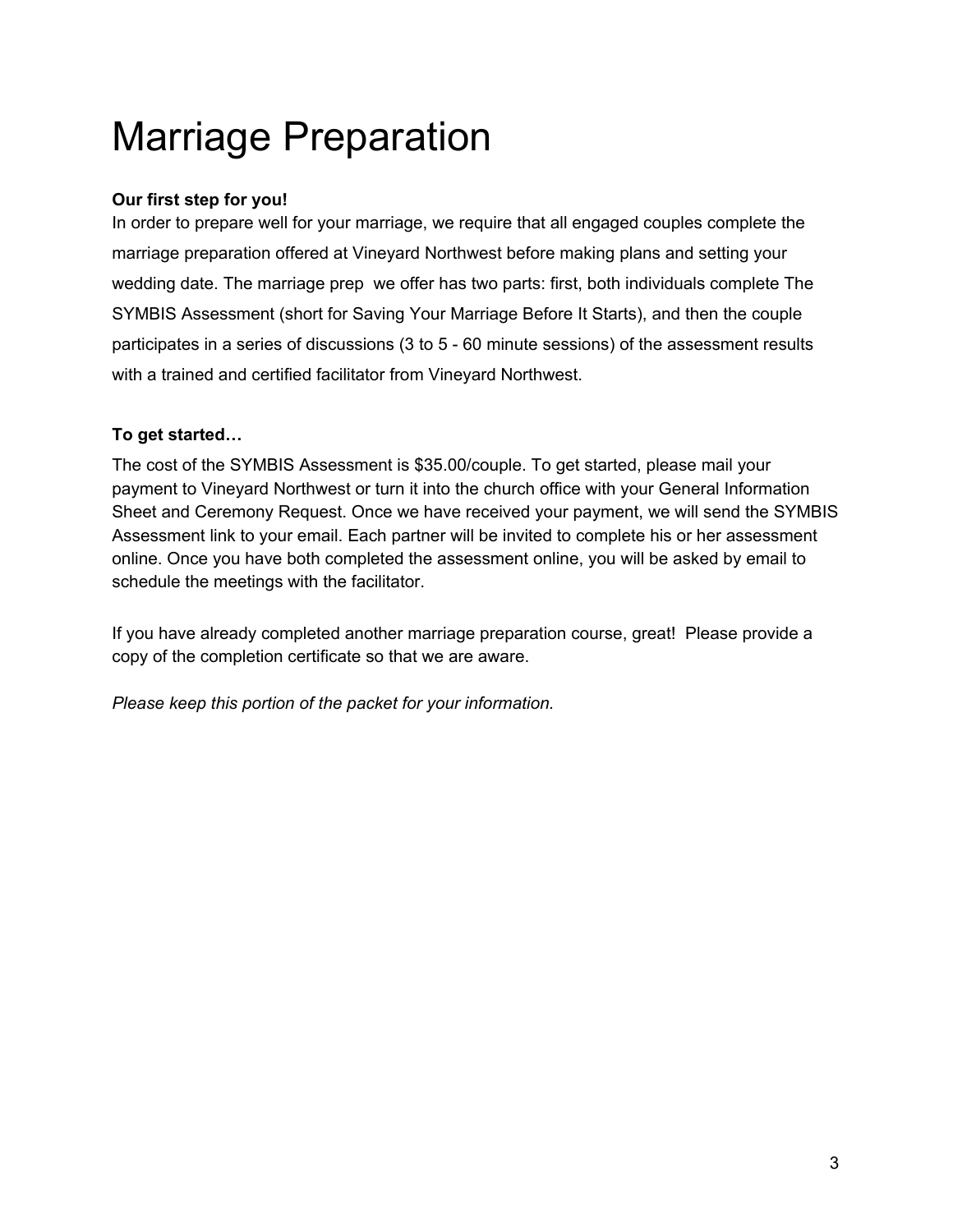# Vineyard Northwest Weddings

Bride's Name: \_\_\_\_\_\_\_\_\_\_\_\_\_\_\_\_\_\_\_\_\_\_\_\_\_\_\_\_\_\_\_\_\_

Groom's Name: \_\_\_\_\_\_\_\_\_\_\_\_\_\_\_\_\_\_\_\_\_\_\_\_\_\_\_\_\_\_\_\_

*Please fill out the rest of this packet (pages 4-8 )and turn it into the Vineyard Northwest office.*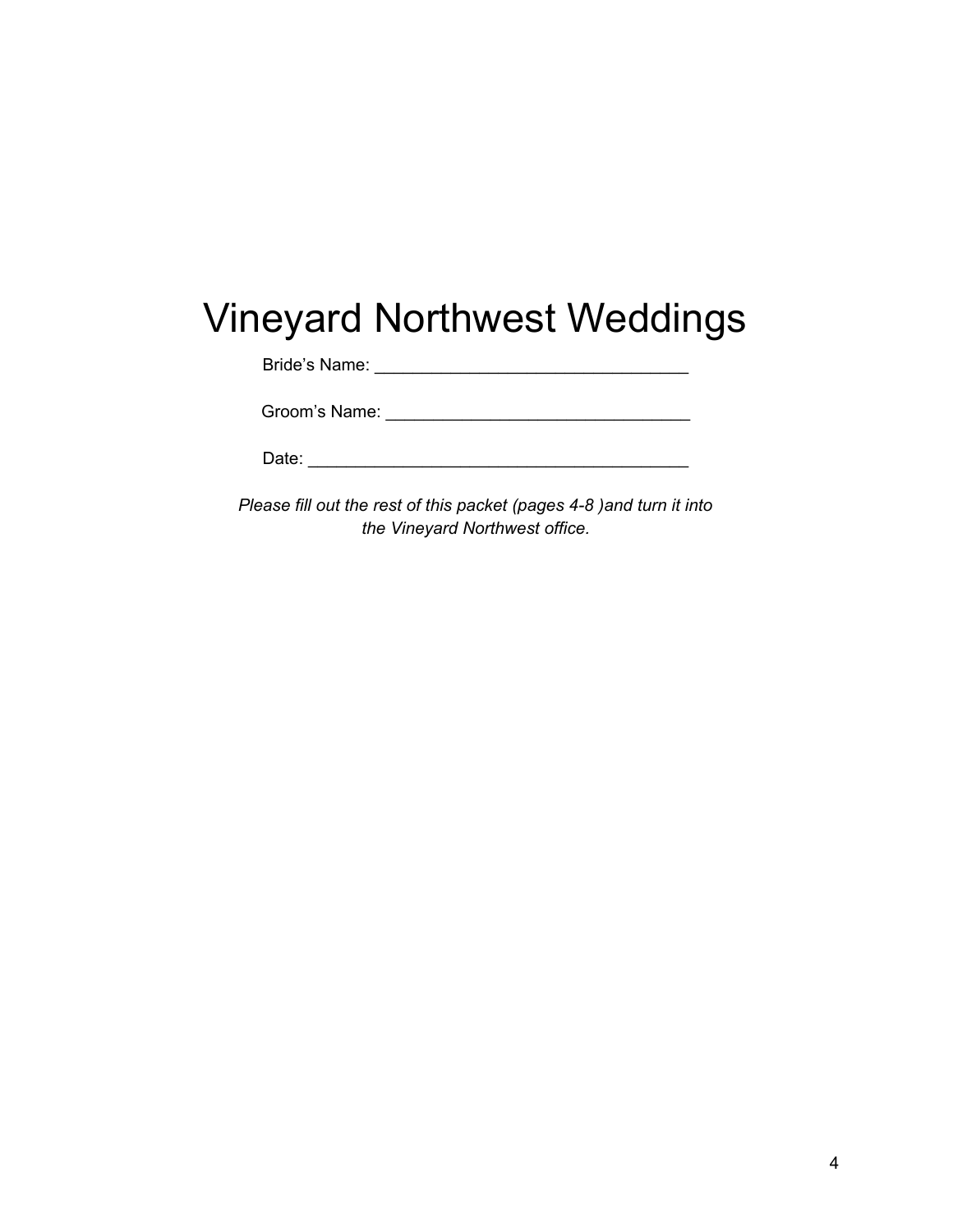# General Information Sheet

| Please tell us a little about yourselves.                                   |  |  |                                                                                                                 |  |
|-----------------------------------------------------------------------------|--|--|-----------------------------------------------------------------------------------------------------------------|--|
|                                                                             |  |  |                                                                                                                 |  |
|                                                                             |  |  |                                                                                                                 |  |
|                                                                             |  |  |                                                                                                                 |  |
|                                                                             |  |  |                                                                                                                 |  |
|                                                                             |  |  |                                                                                                                 |  |
|                                                                             |  |  |                                                                                                                 |  |
|                                                                             |  |  |                                                                                                                 |  |
|                                                                             |  |  | Current address experiences and a series of the contract of the contract of the contract of the contract of the |  |
|                                                                             |  |  |                                                                                                                 |  |
|                                                                             |  |  |                                                                                                                 |  |
|                                                                             |  |  |                                                                                                                 |  |
|                                                                             |  |  |                                                                                                                 |  |
| Do you currently attend a Vineyard Northwest House Group? If so, which one? |  |  |                                                                                                                 |  |
|                                                                             |  |  |                                                                                                                 |  |
|                                                                             |  |  | The following questions are not meant to shame you, but are sober pieces of information                         |  |
|                                                                             |  |  | that we need to know before going forward in the process of planning your wedding.                              |  |
|                                                                             |  |  |                                                                                                                 |  |
|                                                                             |  |  |                                                                                                                 |  |
|                                                                             |  |  |                                                                                                                 |  |
|                                                                             |  |  |                                                                                                                 |  |

\_\_\_\_\_\_\_\_\_\_\_\_\_\_\_\_\_\_\_\_\_\_\_\_\_\_\_\_\_\_\_\_\_\_\_\_\_\_\_\_\_\_\_\_\_\_\_\_\_\_\_\_\_\_\_\_\_\_\_\_\_\_\_\_\_\_\_\_\_\_\_\_\_\_\_\_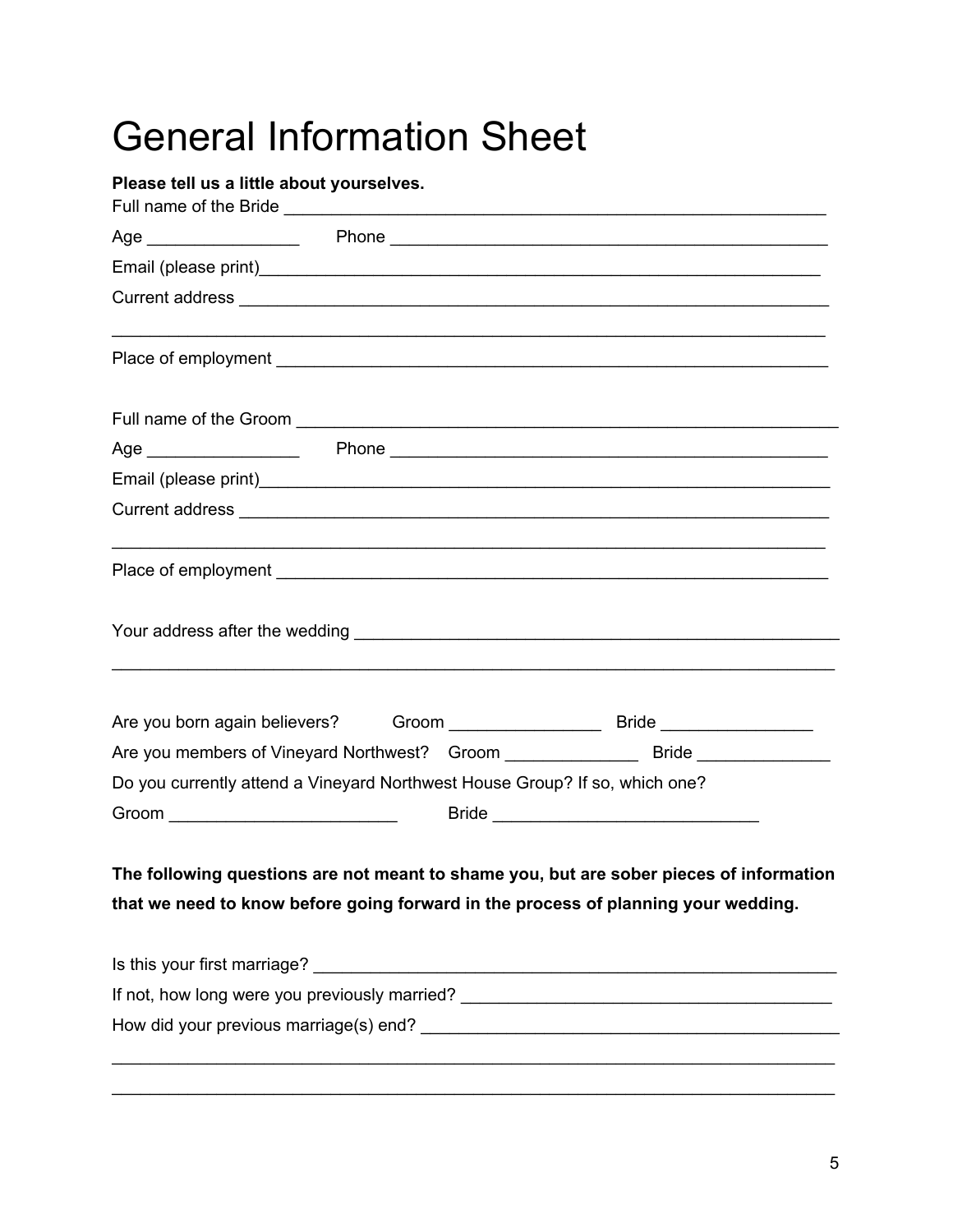Are you and your fiance having sexual intercourse? \_\_\_\_\_\_\_\_\_\_\_\_\_\_\_\_\_\_\_\_\_\_\_\_\_\_\_\_\_\_ Are you currently living together? \_\_\_\_\_\_\_\_\_\_\_\_\_\_\_\_\_\_\_\_\_\_\_\_\_\_\_\_\_\_\_\_\_\_\_\_\_\_\_\_\_\_\_\_\_\_\_\_\_

Is there any other information about yourselves or your wedding situation that you think might be helpful to provide?

\_\_\_\_\_\_\_\_\_\_\_\_\_\_\_\_\_\_\_\_\_\_\_\_\_\_\_\_\_\_\_\_\_\_\_\_\_\_\_\_\_\_\_\_\_\_\_\_\_\_\_\_\_\_\_\_\_\_\_\_\_\_\_\_\_\_\_\_\_\_\_\_\_\_\_\_ \_\_\_\_\_\_\_\_\_\_\_\_\_\_\_\_\_\_\_\_\_\_\_\_\_\_\_\_\_\_\_\_\_\_\_\_\_\_\_\_\_\_\_\_\_\_\_\_\_\_\_\_\_\_\_\_\_\_\_\_\_\_\_\_\_\_\_\_\_\_\_\_\_\_\_\_

\_\_\_\_\_\_\_\_\_\_\_\_\_\_\_\_\_\_\_\_\_\_\_\_\_\_\_\_\_\_\_\_\_\_\_\_\_\_\_\_\_\_\_\_\_\_\_\_\_\_\_\_\_\_\_\_\_\_\_\_\_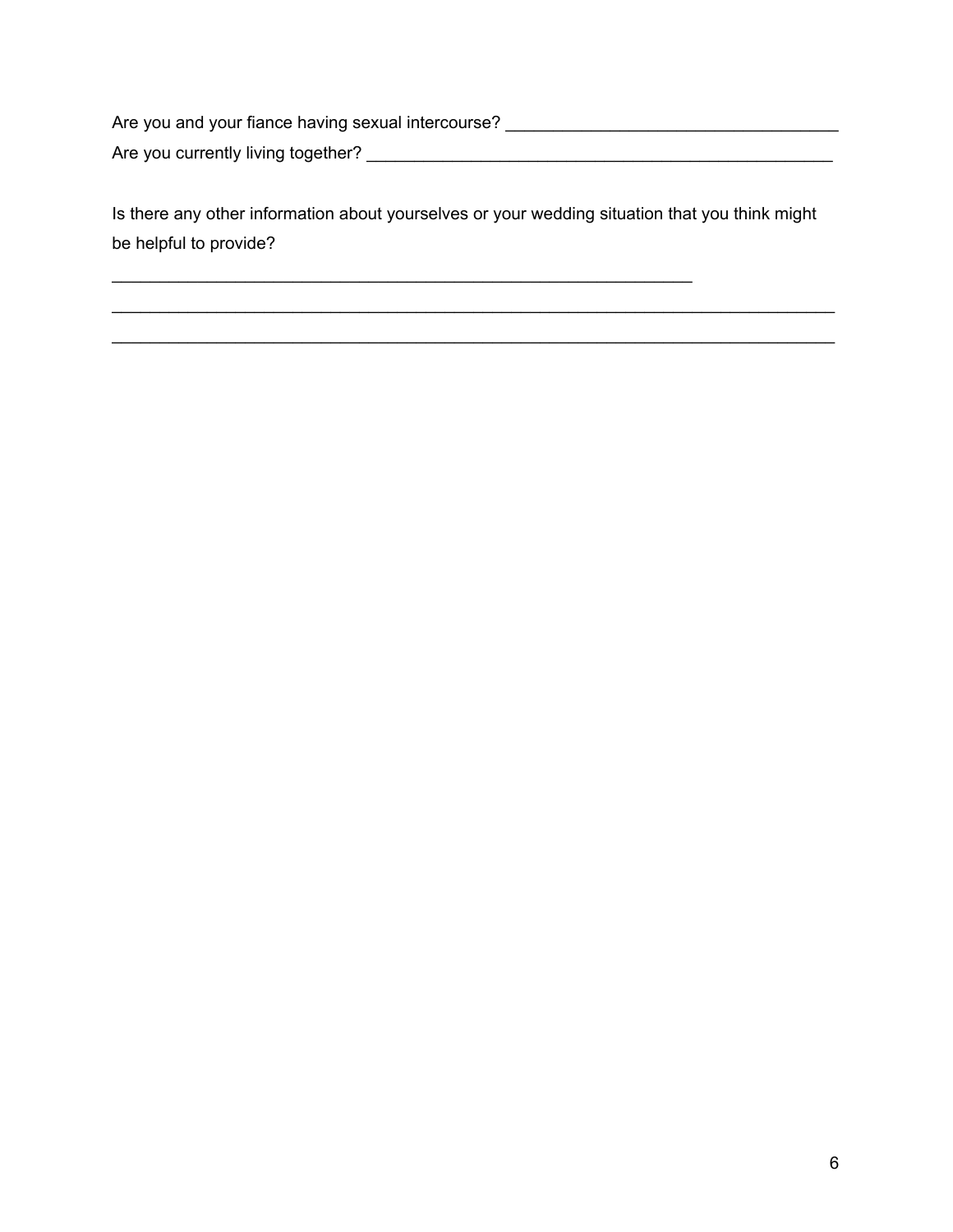## **Pre-marital counseling**

❏ Please read the Wedding Guidelines portion of this packet. Check once completed.

\_\_\_\_\_\_\_\_\_\_\_\_\_\_\_\_\_\_\_\_\_\_\_\_\_\_\_\_\_\_\_\_\_\_\_\_\_\_\_\_\_\_\_\_\_\_\_\_\_\_\_\_\_\_\_\_\_\_\_\_\_\_\_\_\_\_\_\_\_\_\_\_\_\_\_ \_\_\_\_\_\_\_\_\_\_\_\_\_\_\_\_\_\_\_\_\_\_\_\_\_\_\_\_\_\_\_\_\_\_\_\_\_\_\_\_\_\_\_\_\_\_\_\_\_\_\_\_\_\_\_\_\_\_\_\_\_\_\_\_\_\_\_\_\_\_\_\_\_\_\_\_ \_\_\_\_\_\_\_\_\_\_\_\_\_\_\_\_\_\_\_\_\_\_\_\_\_\_\_\_\_\_\_\_\_\_\_\_\_\_\_\_\_\_\_\_\_\_\_\_\_\_\_\_\_\_\_\_\_\_\_\_\_\_\_\_\_\_\_\_\_\_\_\_\_\_\_\_

What questions do you have about the Wedding Guidelines?

\_\_\_\_\_\_\_\_\_\_\_\_\_\_\_\_\_\_\_\_\_\_\_\_\_\_\_\_\_\_\_\_\_\_\_\_\_\_\_\_

Have you completed a marriage preparation class or pre-marital counseling outside of what is currently offered here at Vineyard Northwest?

| If so, where?       |  |
|---------------------|--|
| Date completed      |  |
| Contact Information |  |